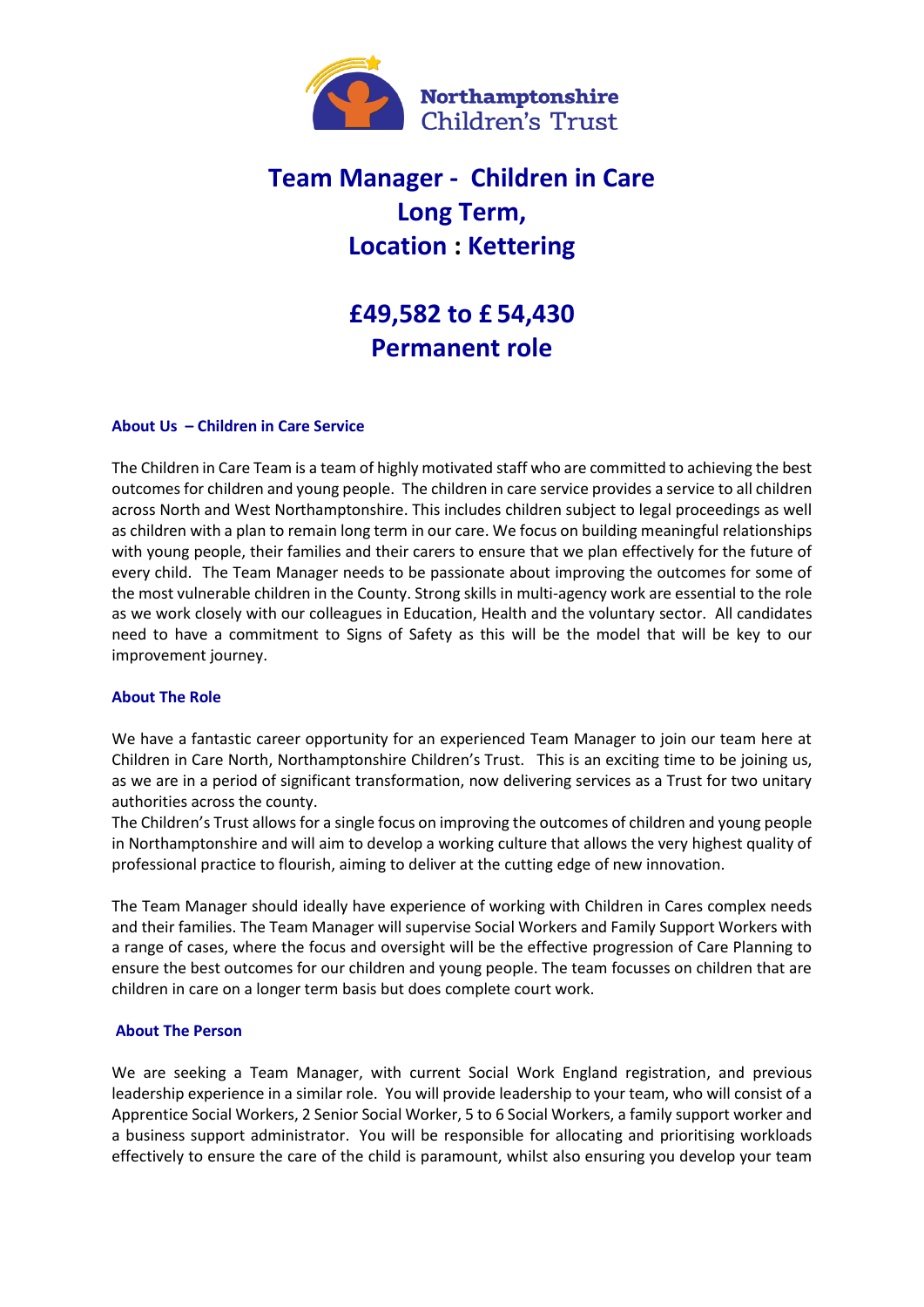

to provide an effective and efficient service. The right candidate will have responsibility for the team plan to meet objectives and ensure performance targets are achieved

You will have the ability to manage a team and ensure development and performance issues are addressed though support and coaching. You may have previous budgetary control experience, ICT skills, court skills and experience and the ability to represent the service at a more senior level if required.

#### **What We Offer**

- Highly competitive salaries and benefits
- Welcome bonus £2,200
- Retention bonus payments for established personnel
- Annual SWE registration costs covered
- Free parking
- 27 days holiday, plus 8 bank holidays, an additional 5 days after 5 years' service
- Opportunity to buy back up to 5 weeks of additional holiday each year
- Subsidised local authority pension scheme
- Central location with good rail links to London, Luton, Bedford, Kettering, Corby, Leicester and Nottingham
- Good road links to all surrounding major towns
- Induction Programme
- Practice Educator Qualification
- Monthly high-quality supervision
- Mandatory Signs of Safety training
- Up to £8,000 relocation costs
- Fantastic Maternity Benefits with an additional 12 weeks of maternity leave at 50%
- Employee discount scheme offering a range of discounts from travel to shopping
- Regular engagement opportunities with CEO and leadership team

Internal applicants to apply please send us a copy of your CV and Expression of Interest Form directly to our recruitment team a[t NCTrustcareers@NCTrust.co.uk](mailto:NCTrustcareers@NCTrust.co.uk)

For an informal discussion and more information – please contact Stephen Tee – Service Manager at [Stephen.Tee@nctrust.co.uk](mailto:Stephen.Tee@nctrust.co.uk)

### **The closing date for applications is 20th June 2022**

#### **We look forward to hearing from you**

*This post is covered by the statutory duty under Part 7 of the Immigration Act (2016) and therefore the ability to speak fluent English is an essential requirement for the role. Enhanced DBS clearance and SW England required. Some posts in MASH and Duty and Assessment (s47) teams are based in the Criminal Justice Centre (CJC) and are therefore subject to annual vetting by Northamptonshire Police. This clearance is required to undertake the role.* **Please note we reserve the right to close the vacancy prior to the closing date should we have** 

**sufficient applications.**